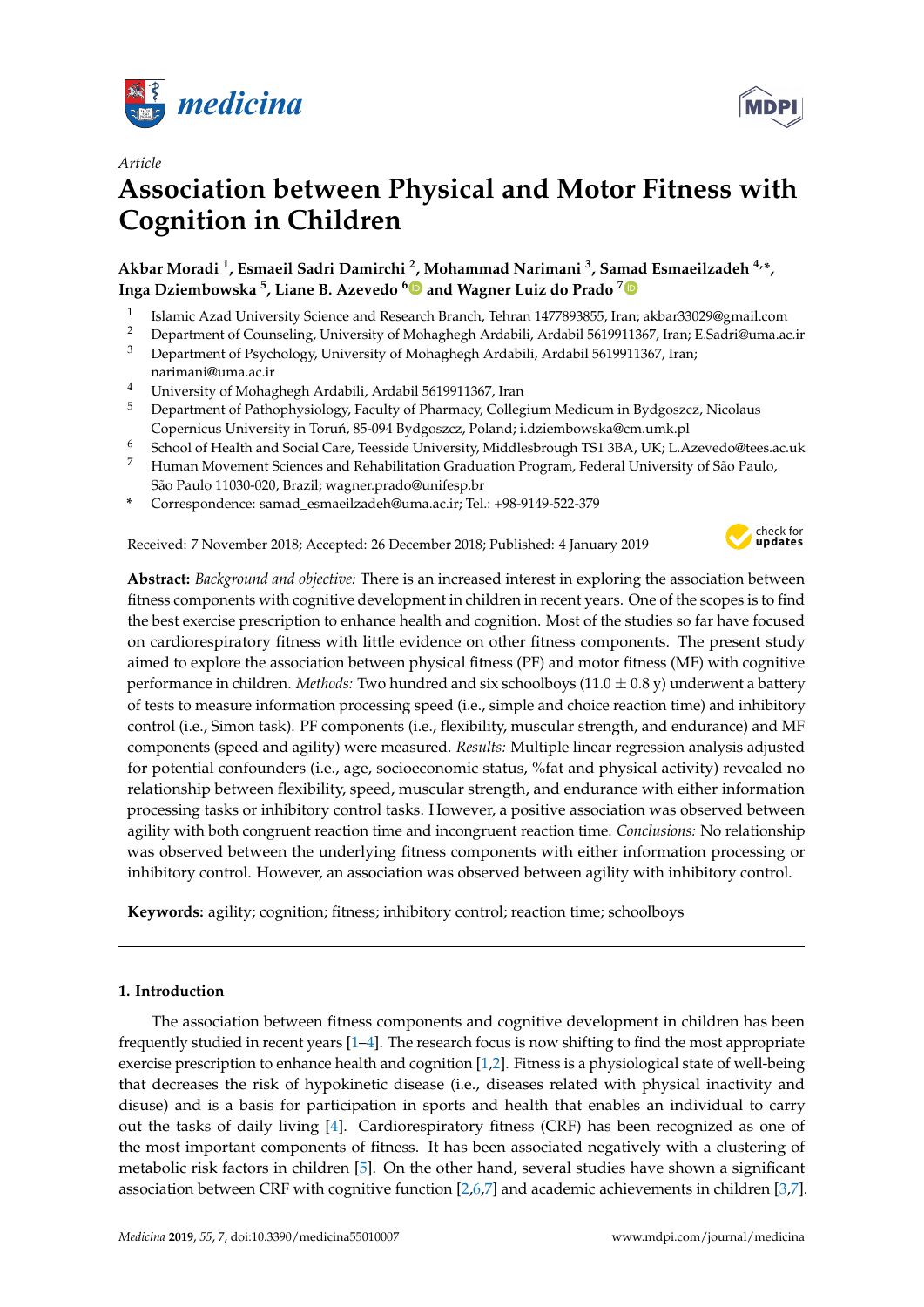However, fitness is a multifaceted concept including physical fitness (PF) and motor fitness (MF). PF comprises a set of measurable health- and skill-related attributes, such as: CRF, muscular strength and endurance, body composition, and flexibility, whereas MF includes: Speed, agility, coordination, balance, and power [\[8\]](#page-9-7). However, most of the studies underlying the association between fitness and cognition have limited their analysis to CRF, and there are limited data supporting the hypothesis that other fitness components may also influence brain functions  $[1,9-11]$  $[1,9-11]$  $[1,9-11]$ . These recent studies have suggested that exploring other components may help with the design of a better exercise program which might improve cognitive function further if compared to CRF-oriented programs only [\[1](#page-9-0)[,2](#page-9-2)[,9](#page-9-8)[,11,](#page-9-9)[12\]](#page-9-10). For instance, it has been reported that not all forms of aerobic exercise benefit executive function equally and cognitively engaging exercise (e.g., participation in group activities or sports that require complex cognition) seems to have a larger impact than non-engaging exercise (e.g., simple repetitive aerobic exercise) on children's executive function [\[2\]](#page-9-2).

The results regarding the association between different fitness and cognitive functions in children are inconsistent and scarce for some cognitive functions [\[1,](#page-9-0)[4\]](#page-9-1). Further evidence might help to clarify the existence and strength of this association [\[4\]](#page-9-1).

Fernandes et al. [\[13\]](#page-9-11) explored the association between motor skills (motor coordination, agility), cognitive function (Stroop test and Wechsler Intelligence Scale), and school performance (academic achievement test) in a sample of 8–14-year-old students. They observed that visual selective attention and visual motor coordination influenced academic achievement and cognitive function. However, the same association was not observed for agility. The authors suggested the need to further explore the association between physical skills and different aspects of cognition. Likewise, Moradi and Esmaeilzadeh [\[14\]](#page-9-12) studied a sample of Iranian schoolboys and observed that agility (but not speed of movement) was significantly associated with information processing speed. In another study with a sample of young Iranian males (19–24 years) [\[15\]](#page-9-13), explosive strength was a significant predictor of both inhibitory control and information processing; however, aerobic fitness was only a significant predictor of inhibitory control. Finally, in a recent systematic review, Donnelly et al. [\[4\]](#page-9-1) reported that although there is a positive relationship between physical activity (PA), fitness, academic achievement, and cognition, the findings are inconsistent and there is a need for further research to explore this relationship.

Inhibitory process is the ability of the cognitive process to prevent dominant or habitual responses to stimuli in order to select a more appropriate response or behavior and, in this regard, can interfere with the completion of cognitive, motor or socioemotional goals [\[16\]](#page-9-14). The processes are critical in everyday life to allow to complete actions successfully (e.g., avoiding impulsive behavior, stopping at traffic lights) [\[17\]](#page-9-15).

On the other hand, information processing speed is a cognitive ability that measures how quickly a person can perform cognitive tasks, especially simple cognitive tests, such as simple and choice reaction time [\[18\]](#page-9-16). Furthermore, the tasks are shown as an overall evaluation of cognitive mechanisms, which are broadly applied to support the motor and cognitive processes, and fluent execution of perception [\[19\]](#page-9-17). Same as inhibition, attention, and working memory, information processing speed is considered a critical cognitive resource and correlated with performance in various cognitive domains [\[18,](#page-9-16)[20\]](#page-10-0).

Although information processing speed and inhibitory control of cognitive tasks play a critical role in our daily lives [\[16,](#page-9-14)[21\]](#page-10-1), to the best of our knowledge, there is little and inconsistent evidence investigating the association between these variables and various fitness components in children [\[1\]](#page-9-0). The aim of the present study was to explore the association between different components of fitness (e.g., muscular strength, endurance, speed, and agility) with inhibitory control and information processing speed tasks in a homogeneous sample of primary schoolboys adjusted for potential confounders such as age, SES, adiposity, and PA.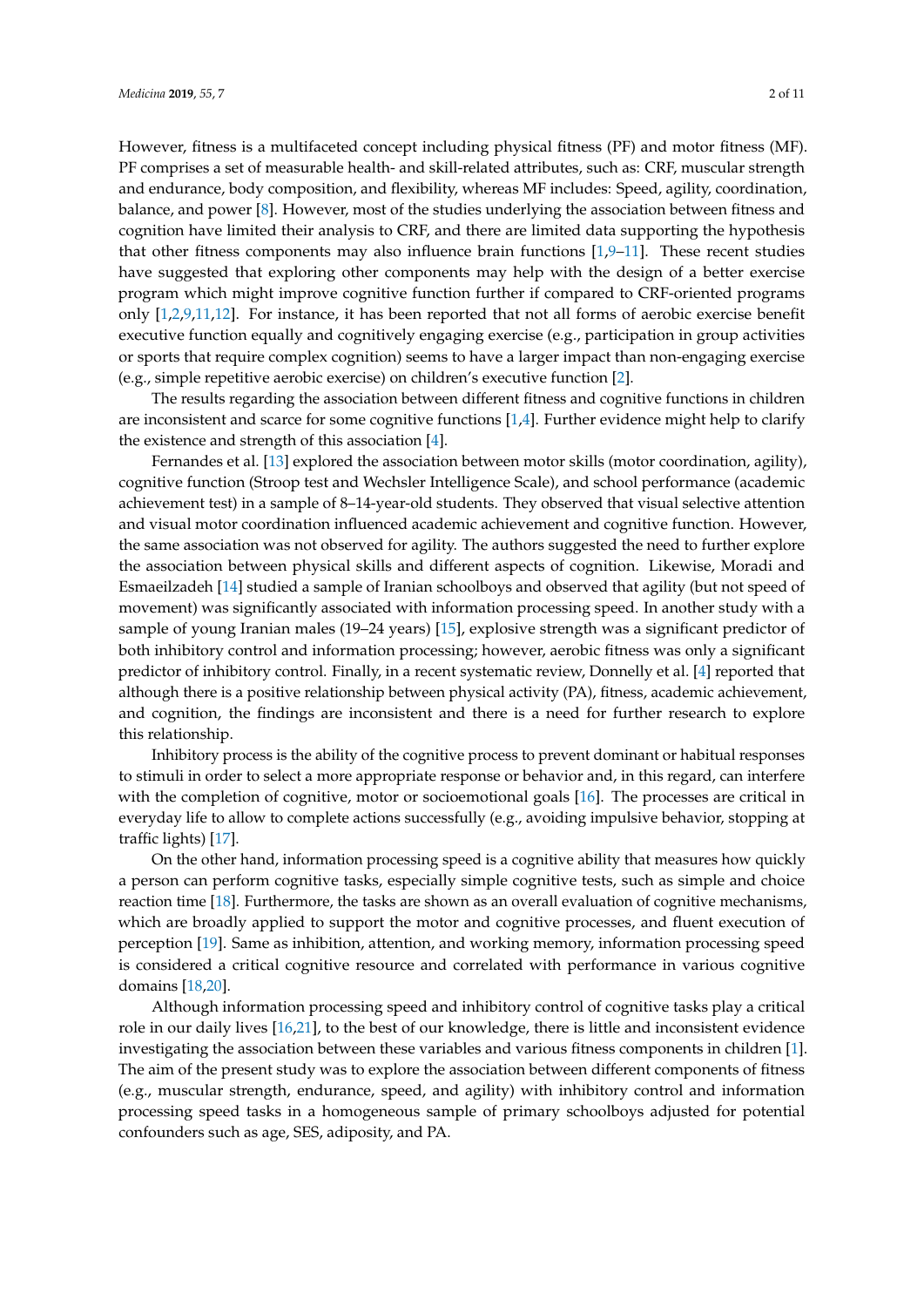# **2. Methods 2. Methods**

## *2.1. Participants 2.1. Participants*

This cross-sectional study was conducted in 10–12-year-old boys in the center of Ardabil Province, North West of Iran, during 2015 and 2016. Due to sociocultural reasons, only boys were included in the sample. Three schools were selected randomly from a list of public schools. Fifteen classes were then randomly selected from a list of fourth, fifth, and sixth grades and 383 students within these classes were invited to participate. Participants were excluded if they presented musculoskeletal problems or chronic diseases, were using medications or were not interested in participating (129 participants were excluded). Participants provided verbal consent and presented written consent by their parents. Most of the students were interested in participating in the study and completing the tests (participation rate = 84%), except for nineteen participants who did not present the signed written consent and therefore were not included. Finally, data from twenty-nine participants who did not complete all measureme[nts](#page-2-0) were excluded from the analyses (Figure 1).

<span id="page-2-0"></span>

**Figure 1.** Experimental design. **Figure 1.** Experimental design.

Helsinki, and the protocol was approved by the Ethics Committee of Mohaghegh Ardabili University (Consent No 001/2015 from 25 September 2015). Participants ages were obtained from the school register. All measurements were conducted at the schools during physical education classes. The study was conducted following the Declaration of

# University (Consent No 001/2015 from 25 September 2015). *2.2. Anthropometry*

*2.2. Anthropometry* (Type SECA 861) and measured to the nearest 0.1 kg. Height was measured barefoot in the Frankfurt horizontal plane with a telescopic height measuring instrument (Type SECA 225) to the nearest 1 mm. Both height and weight were measured twice at the first visit. If there were differences ( $\geq \pm 0.1$  kg) between measurements, a third measurement was performed, and the average was calculated and reported.  $\blacksquare$ Body mass was measured with minimal clothing and without shoes using an electronic scale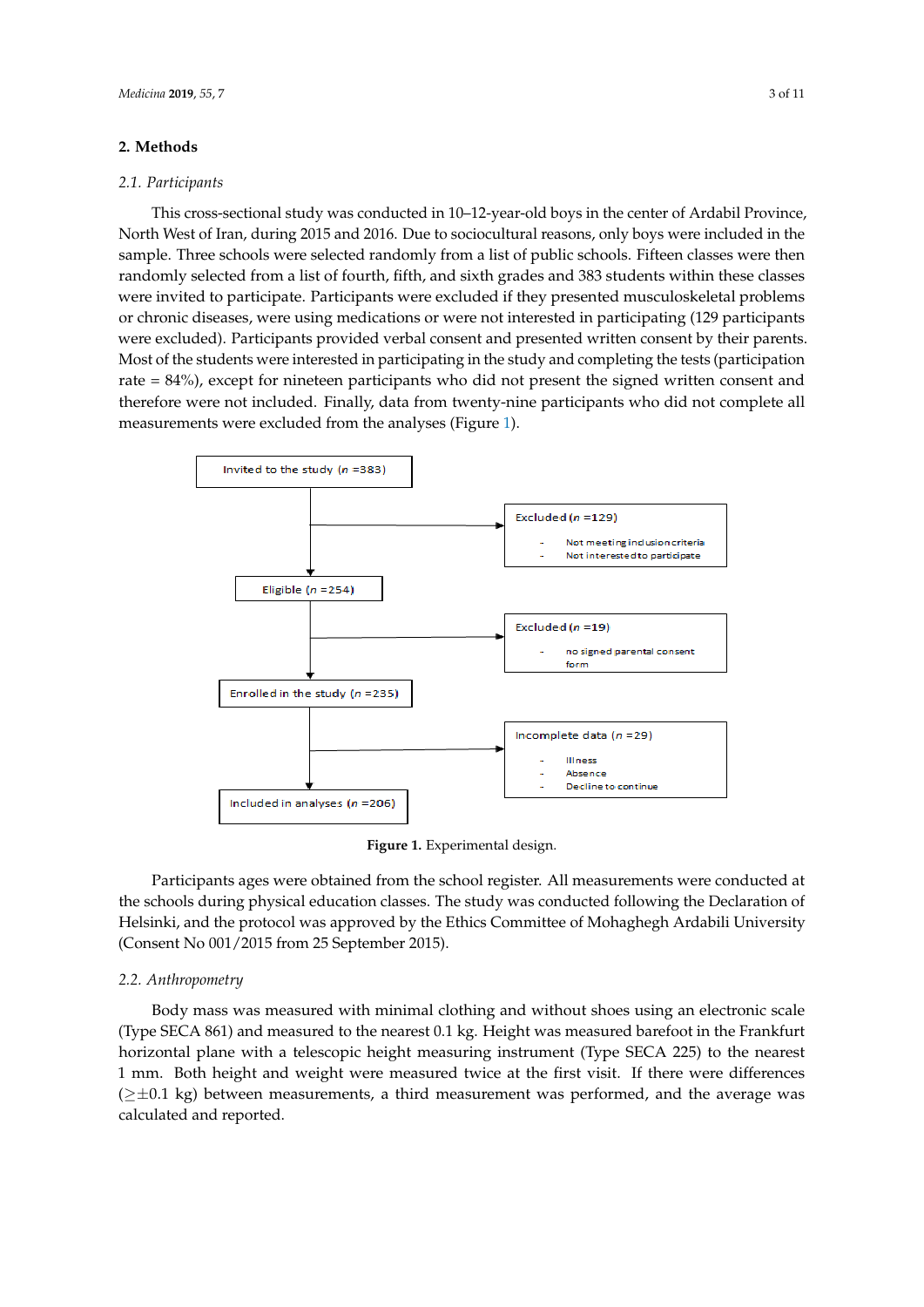#### *2.3. Physical and Motor Fitness Tests*

Fitness tests included both PF and MF components as follows: Static muscular strength (i.e., grip strength test), dynamic muscular endurance (i.e., sit-ups test and modified pull-ups), flexibility (i.e., sit and reach test), agility (i.e.,  $4 \times 10$  m shuttle run test), and movement speed (i.e., 30-m sprint test). Before measuring the tests, all students were first familiarized with the procedures. The students were instructed not to perform vigorous PA on the same day and one day before the fitness assessment. PF tests (i.e., flexibility, muscular strength, and endurance) were performed at the first week (when the students attended the physical education lesson), while MF tests (speed and agility) were measured at the following week. Measuring procedures for PF and MF components were as follows:

#### 2.3.1. Physical Fitness

Static muscular strength (SMS) was performed with a standard calibrated digital hand dynamometer (TKK, Model 5401; Takei, Tokyo, Japan) that was calibrated periodically according to the manufacturer's manual. Schoolboys were tested in a sitting position with shoulder adducted, elbow at 90◦ flexion, and wrist and forearm in a neutral position. They were instructed to squeeze the dynamometer as forcefully as possible and to sustain the effort for 5 s. The test was repeated twice for each hand with a 1-min break between trials and alternating hands to minimize the fatigue effect. The best score for each hand was recorded in kilograms. Hand grip strength has been validated for measuring SMS and been associated with lower and upper body strength (*r* = 0.736 to 0.890) [\[22\]](#page-10-2).

Dynamic muscular endurance (DME): Sit-ups and modified pull-ups tests were used for measuring DME. Bent-knee sit-ups as a valid and reliable ( $r = 0.62$  to 0.93) test measured the endurance of the abdominal muscles. It was recorded by the maximum number of sit-ups achieved in one minute  $[23,24]$  $[23,24]$ . Using modified pull-ups as a valid and reliable  $(r = 0.89$  to 0.91) test for measuring upper body muscular endurance, participants were positioned on their backs with shoulders directly under a bar that was set one to two inches above their reach. Participants started in the lower position with arms and legs straight and with their heels touching the floor and then had to pull themselves up and down rhythmically [\[23](#page-10-3)[,24\]](#page-10-4).

Mean of T scores of both the tests (sit-ups and pull-ups) provided the DME result.

Flexibility: A sit and reach test was used for measuring flexibility as a valid and reliable *(r* = 0.94 to 0.97) test for measuring the flexibility of the hamstrings, buttocks, and lower back [\[23,](#page-10-3)[24\]](#page-10-4). For this test, the participants sat on the ground with their legs straight against a standard reach box where 23 cm was marked at the level of participants' feet. Participants were instructed to smoothly reach forward and sustain themselves in the extreme reach position for two seconds.

#### 2.3.2. Motor Fitness

Movement speed: A 30-m sprint test was used for this purpose. This test involves running a single maximum sprint over 30 m and was used for measuring the speed of movement [\[14\]](#page-9-12).

Agility: The  $4 \times 10$  m shuttle run test as a valid test and with acceptable reliability [\[25\]](#page-10-5) was used for agility. The test measured agility, speed of movement, and coordination. On command, the participants ran from a start line across a court to pick up one block and then returned to put it behind the starting line and ran back again to pick up the second block and ran back again across the starting line. A hand-held stopwatch was used for measuring time to the nearest 0.01 s (Joerex, ST4610-2, Guangdong, China). For the grip strength, sit and reach, speed of movement, and agility tests, the best value of two to three consecutive trials was used for the statistical analysis.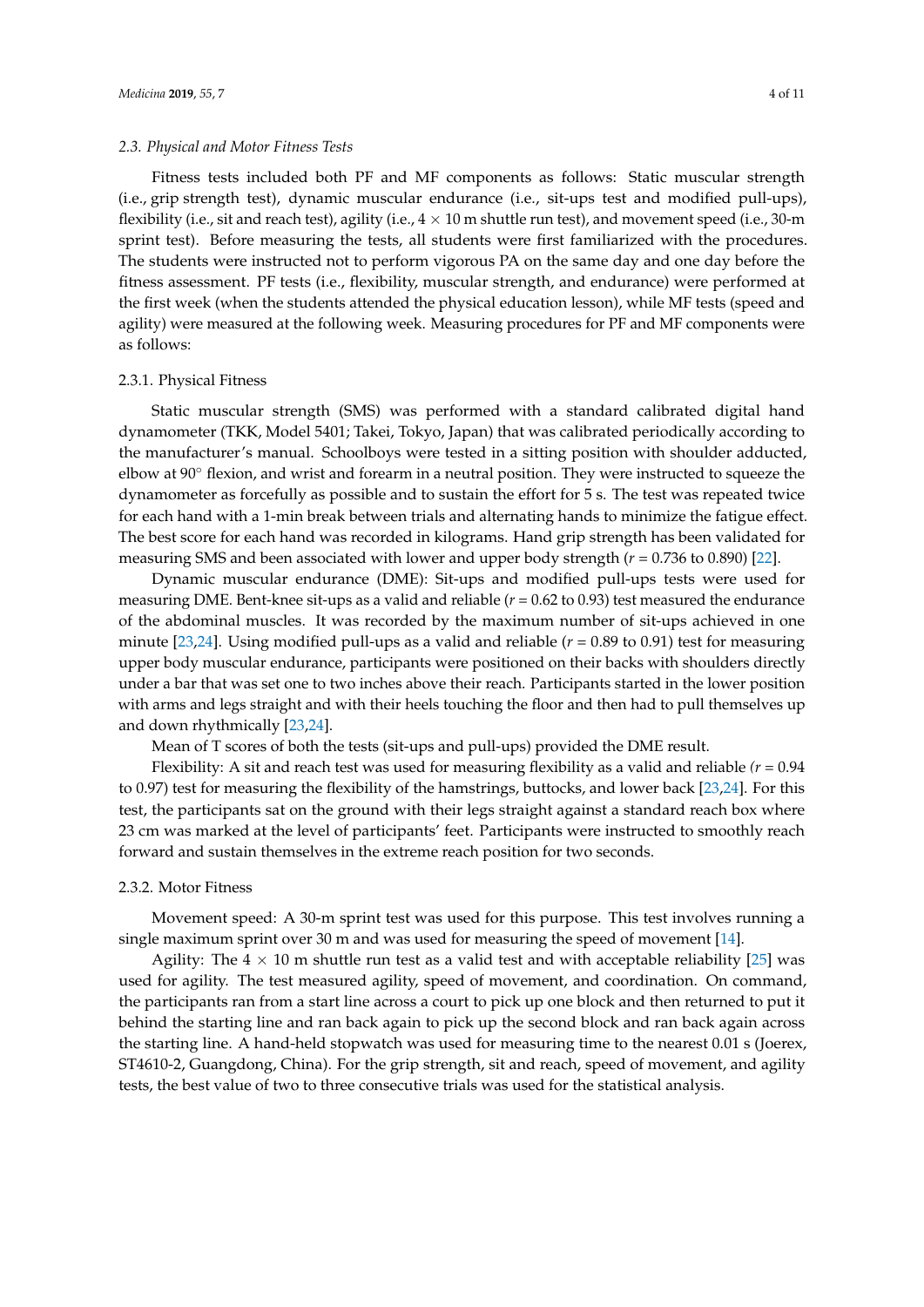#### *2.4. Cognitive Tests*

All participants were instructed to avoid caffeine drinks 3–4 h and high-intensity PA twenty-four hours before the tests. All the cognitive tests were performed in an empty room and were measured in different days from the fitness tests. Before starting the cognitive tests, participants were first familiarized with the test procedures. Participants were allowed rest breaks (5 min) between each test to prevent mental fatigue. The following cognitive type tests were used: 1. Information processing speed: Simple reaction time (SRT) and 4-choice reaction time (4-CRT) and 2. Inhibitory control: Simon task. These are detailed below.

## 2.4.1. Information Processing Speed

Simple reaction time (SRT) and 4-choice reaction time (4-CRT): Participants performed the Deary–Liewald computer-based reaction time (RT), including the SRT and 4-CRT tasks, which has been previously validated [\[21\]](#page-10-1). The Deary–Liewald computer-based RT is a free program and can be downloaded at the following address: [https://www.ccace.ed.ac.uk/news-events/latest/reaction](https://www.ccace.ed.ac.uk/news-events/latest/reaction-time-task-new)[time-task-new.](https://www.ccace.ed.ac.uk/news-events/latest/reaction-time-task-new) The SRT task involved eight practice trials and twenty test trials. The participants were requested to respond (press spacebar) to a single stimulus as quickly as possible (response range from 150 ms to1500 ms; inter stimulus interval from 1000 ms to 3000 ms). The 4-CRT task involved eight practice trials followed by 40 test trials. In the 4-CRT, the participant was asked to respond to a stimulus as quickly as possible by pressing the correct key (choice of up, down, left, right arrow keys) that corresponded to the correct response to four different stimuli (response range from 200 ms–1500 ms; inter stimulus interval from 1000 ms–3000 ms). Response accuracy for the 4-CRT task was 0.89.

#### 2.4.2. Inhibitory Control

For measuring inhibitory control, the Simon task [\[26\]](#page-10-6) was chosen through the Cognitive Psychology Online Laboratory (CogLab) program [\[27\]](#page-10-7). Coglab is a computer training program developed to enhance the various dimensions of cognition (i.e., attention, perception, sensory memory, etc.). Simon task is a valid test to measure cognitive control (e.g., attention) through the ability to inhibit incorrect response impulses [\[26\]](#page-10-6). The procedure of this test includes the placement of a white, small square in the center of the display to be maintained throughout the trials (*n* = 100) as a gaze fixation point. The participant was requested to respond as accurately and quickly as possible to the color of an oval delivered either to the left or the right of the white gaze-fixation square by pressing the appropriate left or right arrow response key (stimuli were presented in random order; inter stimulus interval from 500 to 1500 ms). The task included two equiprobable trial types as follows: The congruent trials (ConRT), in which the spatial location of the stimulus corresponded to the task-relevant aspect of the stimulus (for example right stimulus/right response), and the incongruent trials (InconRT), in which the spatial location of the stimulus corresponded to the opposite spatial location of the response (for example, right stimulus/left response). A difference score was calculated to measure inhibition (∆ Simon: Time on IncoRT minus time on ConRT). The program was designed to save only true responses, and thus, response accuracy for the Simon task was 1.0 [\[27\]](#page-10-7).

#### *2.5. Possible Confounders*

Some possible confounders were measured and used in the analysis. Percentage of body fat is stated as a more reliable overall obesity index than BMI and in this study was estimated using the Slaughter et al. [\[28\]](#page-10-8) equation. Triceps and calf skinfold were measured at the right side of the body, and the average of three measures was calculated for each site using a Lange caliper. Socioeconomic status (SES) was computed from parents' occupational and educational status as explained in the previous study [\[14\]](#page-9-12). PA level was estimated using the PA questionnaire for children (PAQ-C), which measured the PA behaviors of the boys at different places and times (i.e., weekend, after school, during school, recess, etc.) during the previous seven days. PAQ-C has been previously validated and applied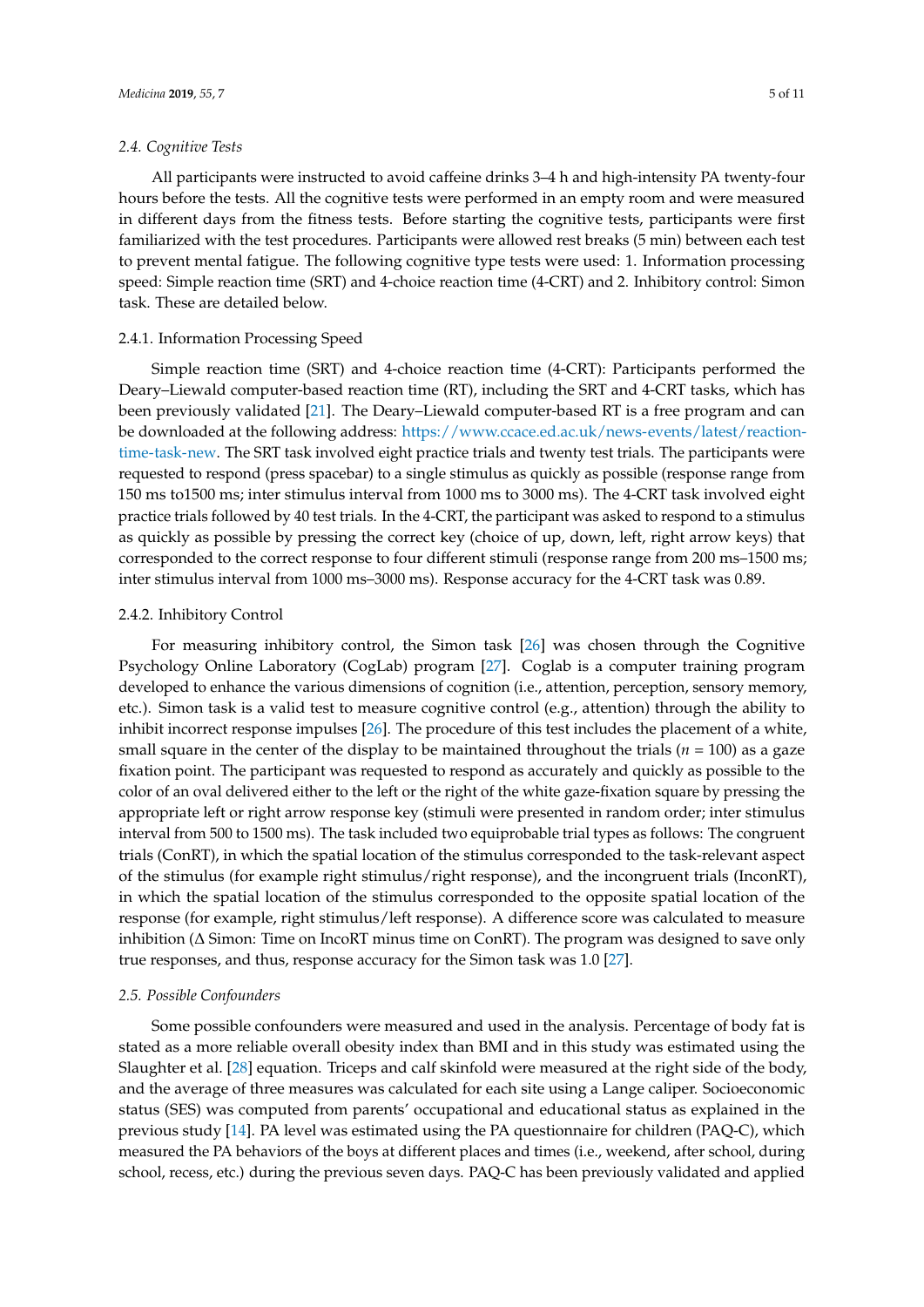in Iranian children [\[29](#page-10-9)[,30\]](#page-10-10). Participants were requested to fill out the questionnaire under their parents' supervision. Scoring of the PAQ-C was based on a five-point Likert scale, with an overall PA score that derived from an average of each scored item and a greater score indicating higher levels of PA.

# *2.6. Statistical Analyses*

Descriptive statistics were presented for all variables. All data were checked for normality using the Kolmogorov–Smirnov test. Pearson correlations were conducted to verify the association between the variables, while multiple linear regression analyses using the Enter method were conducted between cognitive and fitness tests by adjusting for age, %fat, SES, and PA. To interpret the Pearson correlations, the following Cohen ranges were used: 0.1 < |*r*| <0.3 small association, 0.3 < |*r*| <0.5 moderate association, and  $0.5 < |r|$  strong association [\[31\]](#page-10-11). Furthermore, to interpret the regression coefficient Cohen's  $F^2$  [\[31\]](#page-10-11), the following range was used: 0.02 = small, 0.15 = medium, and 0.35 = large. Assuming a power of 0.977 and an alpha of 0.01, a sample of 206 individuals was estimated to be required to explore a medium effect size (Fsq = 0.15) for analyses including five predictors and a single dependent variable in each model [\[32\]](#page-10-12). Therefore, the sample of the present study had strong power to explore medium to large effect sizes. All analyses were performed using SPSS v.21.0 (SPSS Inc., Chicago, IL, USA). Statistical significance was set at *p* < 0.05.

# **3. Results**

# *3.1. General Characteristics of the Participants*

Mean and standard deviation (SD) of age, height, weight, and %fat of boys (*n* = 206) were  $11.0 \pm 0.8$  year;  $146.4 \pm 8.8$  cm;  $46.9 \pm 12.7$  kg; and  $22.1 \pm 7.3$ %; respectively. Mean, SD, and normality of participants' physical status (including PA and fitness) and cognition are presented in Table [1.](#page-5-0)

<span id="page-5-0"></span>

|                    |                             |               | <b>Before Transformation</b>     | <b>After Transformation</b><br>Kolmogorov-Smirnov<br>Test $(p)$ |  |
|--------------------|-----------------------------|---------------|----------------------------------|-----------------------------------------------------------------|--|
|                    |                             | Mean (SD)     | Kolmogorov-Smirnov<br>Test $(p)$ |                                                                 |  |
| PA (score)         |                             | 2.5(1.9)      | 0.18                             |                                                                 |  |
|                    | Pull-up (reps)              | 8.9(6.3)      | 0.08                             |                                                                 |  |
|                    | Sit-ups (reps)              | 25.2(11.7)    | 0.20                             |                                                                 |  |
| PF components      | DME (T score)               | 50.0(0.7)     | 0.20                             |                                                                 |  |
|                    | Sit and Reach (cm)          | 23.1(7.6)     | 0.20                             |                                                                 |  |
|                    | Grip strength (kg)          | 18.2(5.1)     | 0.20                             |                                                                 |  |
| MF components      | $4 \times 10$ m Agility (s) | 12.8(0.9)     | 0.04                             | 0.12                                                            |  |
|                    | 30 m Run Speed (s)          | 6.5(0.6)      | 0.05                             | 0.19                                                            |  |
| Information        | SRT (ms)                    | 331.0 (53.6)  | 0.04                             | 0.20                                                            |  |
| processing speed   | $4-CRT$ (ms)                | 535.0 (92.1)  | 0.01                             | 0.20                                                            |  |
|                    | $ConRT$ (ms)                | 646.7 (128.6) | < 0.01                           | 0.14                                                            |  |
| Inhibitory control | $InconRT$ (ms)              | 710.4 (131.8) | < 0.01                           | 0.15                                                            |  |
|                    | $\Delta$ Simon (ms)         | 63.7(51.3)    | < 0.01                           | 0.10                                                            |  |

| Table 1. General characteristics of participants ( $n = 206$ ) and normality of the variables. |  |  |
|------------------------------------------------------------------------------------------------|--|--|
|------------------------------------------------------------------------------------------------|--|--|

DME: Dynamic muscular endurance; MF: Motor fitness; PF: Physical fitness; PA: Physical activity; 4-CRT: 4-choice reaction time; ConRT: Reaction time for the congruent task; InconRT: Reaction time for the incongruent task; SRT: Simple reaction time; ∆ Simon: Simon incongruent minus congruent.

Results suggest that variables such as agility, speed, SRT,4-CRT, ConRT, InconRT, and ∆ Simon did not present a normal distribution. However, normal distribution was achieved after transformation using a natural logarithm. Therefore, natural logarithm data of agility, speed, SRT,4-CRT, ConRT, InconRT, and ∆ Simon were used in the analyses (Pearson correlation and multiple regression analysis). Analysis of normal P–P plots of the residuals, histograms, and scatter plots of the residuals indicated that the assumption of homoscedasticity was met.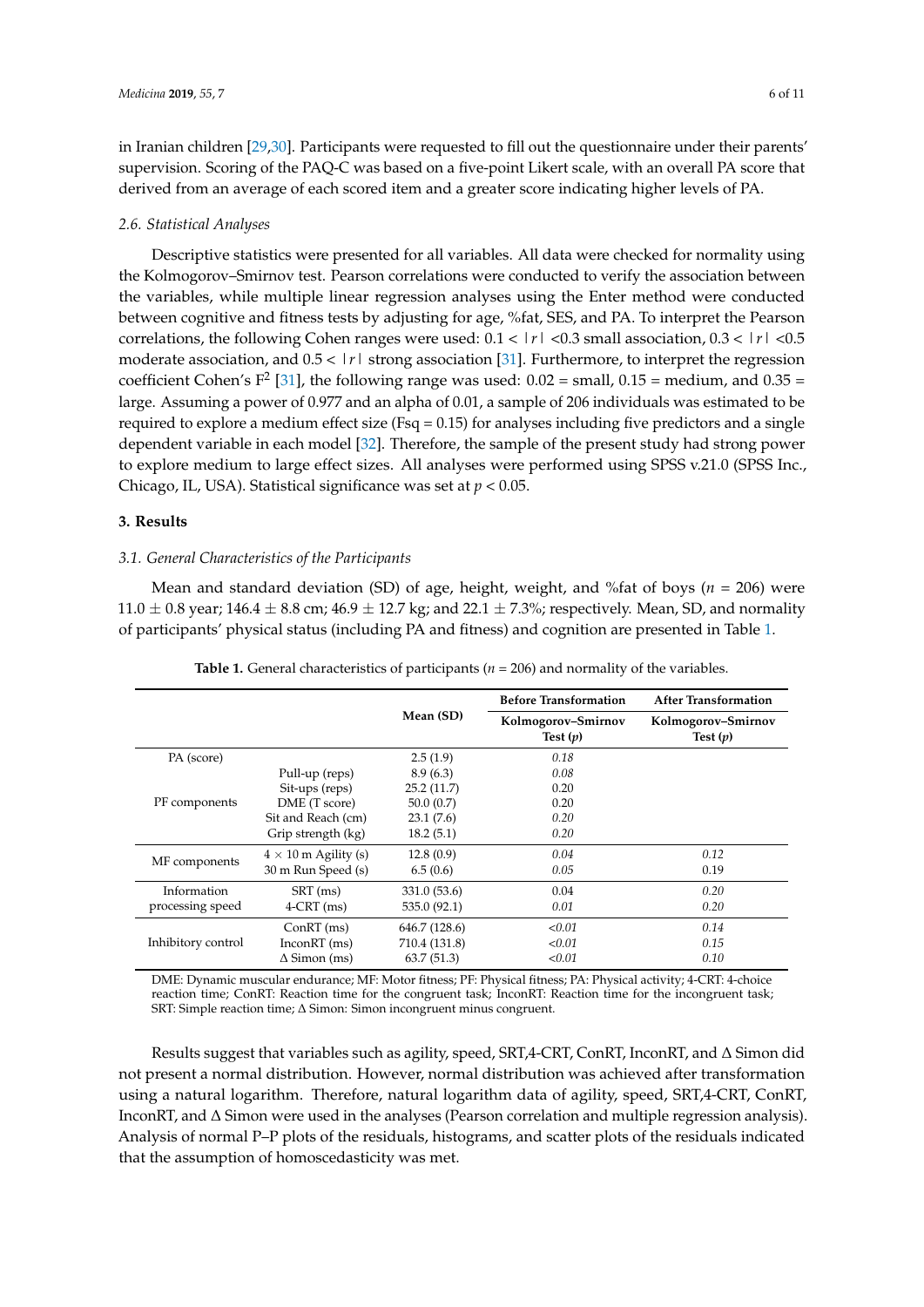#### *3.2. Pearson Correlation among the Study Variables*

Pearson moment correlation (Table [2\)](#page-6-0) showed weak associations between age with SRT (*r* = −0.18; *p* = 0.02) and ConRT (*r* = −0.28; *p* < 0.001) but moderate association with InconRT (*r* = −0.33; *p* < 0.001). A weak negative association was observed between PA and ∆ Simon (*r* = −0.18; *p* = 0.03). Similarly, there was a weak positive association between agility with ConRT (*r* = 0.21; *p*= 0.007) and InconRT (*r* = 0.15; *p* = 0.05). Fat percentage was moderately and negatively associated with PA (*r* = −0.45; *p* < 0.001) but was moderately and positively associated with agility (*r* = 0.45; *p* < 0.001). Fat percentage was weakly and negatively associated with flexibility ( $r = -0.25$ ;  $p = 0.002$ ) and positively and weakly associated with SMS ( $r = 0.18$ ;  $p = 0.02$ ). Fat percentage was strongly and negatively associated with DME  $(r = -0.60; p < 0.001)$  but was strongly and positively associated to run speed  $(r = 0.55; p < 0.001)$ . A moderate association was also observed between PA with flexibility (*r* = 0.39; *p* < 0.001) and agility (*r* = −0.44; *p* < 0.001), but a strong association was observed between PA with DME (*r* = 0.55; *p* < 0.001) and run speed (*r* = −0.50; *p* < 0.001). No significant association was observed between PA and SMS  $(r = -0.05; p = 0.54)$ .  $\Delta$  Simon was weakly and positively associated with InconRT ( $r = 0.21; p = 0.008$ ) and weakly and negatively associated with PA  $(r = -0.17; p = 0.03)$ .

|  | Table 2. Correlation among the study variables. |  |  |  |  |
|--|-------------------------------------------------|--|--|--|--|
|--|-------------------------------------------------|--|--|--|--|

<span id="page-6-0"></span>

|             | <b>SES</b> | $%$ fat | PA        | <b>DME</b> | Flexibility | <b>SMS</b> | Agility    | Speed      | <b>SRT</b> | 4-CRT    | ConRT     | InconRT   | $\Delta$ Simon |
|-------------|------------|---------|-----------|------------|-------------|------------|------------|------------|------------|----------|-----------|-----------|----------------|
| Age         | 0.01       | $-0.08$ | $-0.04$   | 0.02       | $-0.10$     | $0.16*$    | $-0.08$    | $-0.26**$  | $-0.18*$   | $-0.02$  | $-0.28**$ | $-0.33**$ | $-0.13$        |
| <b>SES</b>  |            | 0.03    | 0.14      | 0.03       | $-0.10$     | 0.10       | 0.07       | 0.03       | $-0.08$    | 0.07     | 0.06      | 0.03      | $-0.06$        |
| %fat        |            |         | $-0.45**$ | $-0.60**$  | $-0.25**$   | $0.18*$    | $0.45**$   | $0.55**$   | $-0.01$    | 0.05     | 0.04      | $-0.02$   | $-0.04$        |
| PA          |            |         |           | $0.55**$   | $0.39**$    | $-0.05$    | $-0.44$ ** | $-0.50**$  | 0.08       | 0.05     | $-0.03$   | 0.04      | $-0.17*$       |
| <b>DME</b>  |            |         |           |            | $0.42**$    | $0.17*$    | $-0.61**$  | $-0.63**$  | $-0.03$    | $-0.01$  | $-0.07$   | $-0.01$   | 0.01           |
| Flexibility |            |         |           |            |             | 0.11       | $-0.38**$  | $-0.23$ ** | 0.02       | $-0.11$  | $-0.03$   | $-0.01$   | 0.05           |
| <b>SMS</b>  |            |         |           |            |             |            | $-0.16*$   | $-0.49**$  | $-0.08$    | 0.02     | 0.01      | 0.01      | 0.03           |
| Agility     |            |         |           |            |             |            |            | $0.73**$   | 0.05       | 0.09     | $0.21**$  | $0.15*$   | 0.03           |
| Speed       |            |         |           |            |             |            |            |            | 0.09       | 0.02     | 0.14      | 0.09      | $-0.04$        |
| <b>SRT</b>  |            |         |           |            |             |            |            |            |            | $0.39**$ | $0.34**$  | $0.32**$  | 0.01           |
| 4-CRT       |            |         |           |            |             |            |            |            |            |          | $0.59**$  | $0.57**$  | 0.02           |
| ConRT       |            |         |           |            |             |            |            |            |            |          |           | $0.90**$  | $-0.10$        |
| InconRT     |            |         |           |            |             |            |            |            |            |          |           |           | $0.21**$       |

DME: Dynamic muscular endurance; 4-CRT: 4-choice reaction time; ConRT: Reaction time for the congruent task; InconRT: Reaction time for the incongruent task; PA: Physical activity; SES: Socioeconomic status; SRT: Simple reaction time; ∆ Simon: Simon incongruent RT minus congruent RT; SMS: Static muscular strength. Natural logarithm data of agility, speed, SRT,4-CRT, ConRT, InconRT, and ∆ Simon were used in the analysis. \* significant at  $<$ 0.05; \*\* significant at  $<$ 0.01.

#### *3.3. Multiple Linear Regression Analysis between Cognitive Tasks with PF and MF Components*

Multiple linear regression analysis (Table [3\)](#page-7-0) after adjusting for possible confounders (i.e., age, %fat, SES, and PA) revealed no association between both the PF and MF components with any of the information processing tasks (i.e., SRT and CRT).

Multiple linear regression analysis indicated no significant association between both the PF and MF components with any of the inhibitory control tasks except for a significant positive association between agility with ConRT (Standardized β = 0.22;  $p = 0.01$ ) and InconRT (Standardized β = 0.19;  $p = 0.03$ ). The Cohen's F<sup>2</sup> effect size for the association between agility with ConRT was 0.13 and considered small. The effect size for the association between agility with InconRT was 0.16 and therefore a medium association.

No significant association was found between any of the PF and MF components with ∆ Simon.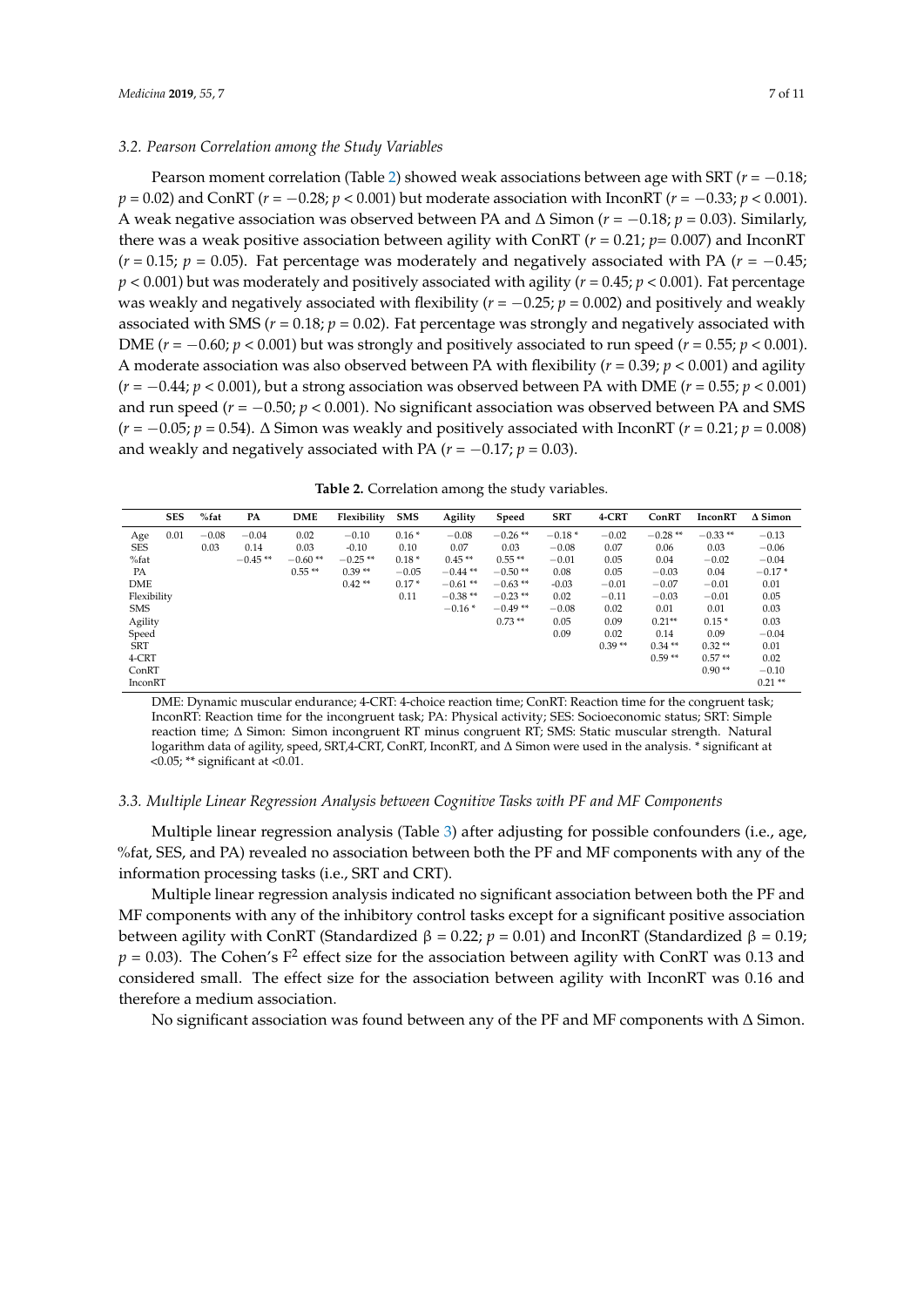<span id="page-7-0"></span>

|                |             | Tolerance | <b>VIF</b> | t       | $\mathbb{R}^2$ | Standardized $\beta$ | $\boldsymbol{p}$ | 95% CI            |
|----------------|-------------|-----------|------------|---------|----------------|----------------------|------------------|-------------------|
|                | <b>DME</b>  | 0.54      | 1.85       | 0.02    | 0.050          | 0.002                | 0.98             | $-0.18$ to 0.185  |
|                | Flexibility | 0.83      | 1.20       | 0.27    | 0.050          | 0.02                 | 0.78             | $-0.06$ to 0.08   |
| <b>SRT</b>     | <b>SMS</b>  | 0.68      | 1.47       | $-0.88$ | 0.053          | 0.03                 | 0.76             | $-0.03$ to 0.04   |
|                | Agility     | $0.70\,$  | 1.42       | 0.26    | 0.050          | 0.024                | 0.79             | $-0.33$ to 0.43   |
|                | Speed       | 0.55      | 1.82       | 0.56    | 0.051          | 0.06                 | 0.58             | $-0.24$ to 0.42   |
|                | <b>DME</b>  | 0.54      | 1.87       | 0.30    | 0.013          | 0.03                 | 0.76             | $-0.17$ to 0.23   |
|                | Flexibility | 0.83      | 1.20       | $-1.19$ | 0.021          | $-0.10$              | 0.23             | $-0.12$ to 0.03   |
| 4-CRT          | <b>SMS</b>  | 0.68      | 1.48       | 0.09    | 0.012          | 0.01                 | 0.93             | $-0.03$ to $0.04$ |
|                | Agility     | 0.72      | 1.40       | 1.17    | 0.021          | 0.11                 | 0.24             | $-0.17$ to 0.65   |
|                | Speed       | 0.55      | 1.80       | 0.19    | 0.013          | 0.02                 | 0.85             | $-0.33$ to 0.40   |
|                | <b>DME</b>  | 0.53      | 1.87       | $-0.71$ | 0.086          | $-0.07$              | 0.48             | $-0.30$ to 0.14   |
|                | Flexibility | 0.83      | 1.21       | $-0.02$ | 0.083          | $-0.001$             | 0.95             | $-0.08$ to 0.08   |
| ConRT          | <b>SMS</b>  | 0.68      | 1.50       | $-0.17$ | 0.081          | $-0.02$              | 0.86             | $-0.04$ to 0.04   |
|                | Agility     | 0.71      | 1.40       | 2.50    | 0.117          | 0.22                 | 0.01             | 0.11 to 0.99      |
|                | Speed       | 0.55      | 1.81       | 0.71    | 0.086          | 0.07                 | 0.48             | $-0.25$ to 0.53   |
|                | <b>DME</b>  | 0.53      | 1.87       | $-0.37$ | 0.111          | $-0.04$              | 0.71             | $-0.24$ to 0.16   |
|                | Flexibility | 0.83      | 1.21       | 0.05    | 0.110          | 0.004                | 0.96             | $-0.07$ to 0.08   |
| InconRT        | <b>SMS</b>  | 0.68      | 1.48       | 0.15    | 0.111          | 0.01                 | 0.87             | $-0.05$ to 0.04   |
|                | Agility     | 0.71      | 1.41       | 2.23    | 0.137          | 0.19                 | 0.03             | $0.05$ to $0.86$  |
|                | Speed       | 0.55      | 1.81       | 0.37    | 0.111          | 0.04                 | 0.71             | $-0.29$ to 0.42   |
| $\Delta$ Simon | <b>DME</b>  | 0.55      | 1.80       | $-0.89$ | 0.045          | $-0.10$              | 0.37             | $-1.64$ to 0.62   |
|                | Flexibility | 0.85      | 1.20       | $-0.34$ | 0.041          | $-0.03$              | 0.73             | $-0.48$ to 0.34   |
|                | <b>SMS</b>  | 0.69      | 1.45       | $-0.53$ | 0.042          | $-0.05$              | 0.60             | $-0.26$ to 0.15   |
|                | Agility     | 0.74      | 1.35       | 1.17    | 0.049          | 0.11                 | 0.24             | $-0.93$ to 3.62   |
|                | Speed       | 0.57      | 1.74       | 1.28    | 0.050          | 0.13                 | 0.20             | $-0.68$ to 3.19   |

**Table 3.** Multiple linear regression analysis between cognitive tasks with PF and MF components.

SRT: Simple reaction time; 4-CRT: 4-choice reaction time; ConRT: Reaction time for congruent task; InconRT: Reaction time for incongruent task; ∆ Simon: Simon incongruent minus congruent; SMS: Static muscular strength; DME: Dynamic muscular endurance. DME was computed from a mean of T score of the sit-ups and pull-ups tests. Natural logarithm data of agility, speed, SRT,4-CRT, ConRT, InconRT, and ∆ Simon were used in the model.

#### **4. Discussion**

The present study aimed to explore the association between PF and MF with cognitive function in schoolboys. The results of the present study showed that agility as a component of MF was a significant predictor of inhibitory control but not information processing speed. None of the PF components (SMS, DME, and flexibility) or other measured MF components (i.e., speed) were predictors of either information processing speed or inhibitory control in the schoolboys. These findings are consistent with the literature [\[1](#page-9-0)[,11](#page-9-9)[,33\]](#page-10-13).

To the best of our knowledge, the present study is one of few exploring the association between cognitive performance with both PF and MF in elementary schoolboys [\[1\]](#page-9-0). The existing evidence about the association between fitness and cognitive function in children is limited and inconsistent [\[1\]](#page-9-0). The inconsistency might be associated with the fact that variables have not been adjusted for important confounders, such as age, adiposity, socioeconomic status (SES), and PA. Other reasons might include small sample size, use of cumulative scores for fitness components or a large variation in the population (i.e., age ranges, gender) or outcome variables (i.e., cognitive functioning and fitness tests). For instance, Niederer et al. [\[33\]](#page-10-13) observed that agility was independently associated with better performance both in working memory and attention in children after controlling for potential confounders, such as age and SES. Davis et al. [\[34\]](#page-10-14) found a significant association between strength/agility with visual processing, memory, and crystallized intelligence (but not with fluid intelligence) among children. Roebers and Kauer [\[35\]](#page-10-15) have found no association between executive functioning tasks (e.g., inhibitory control) and motor skills (i.e., body coordination, postural flexibility and moving sideways) among 6–9-year-old children. Similar findings were observed in another study [\[36\]](#page-10-16), where strength, flexibility. and agility were not associated with fluid intelligence in 10- and 14-year-old children, although a significant association was observed between flexibility and fluid intelligence in 12-year-old boys.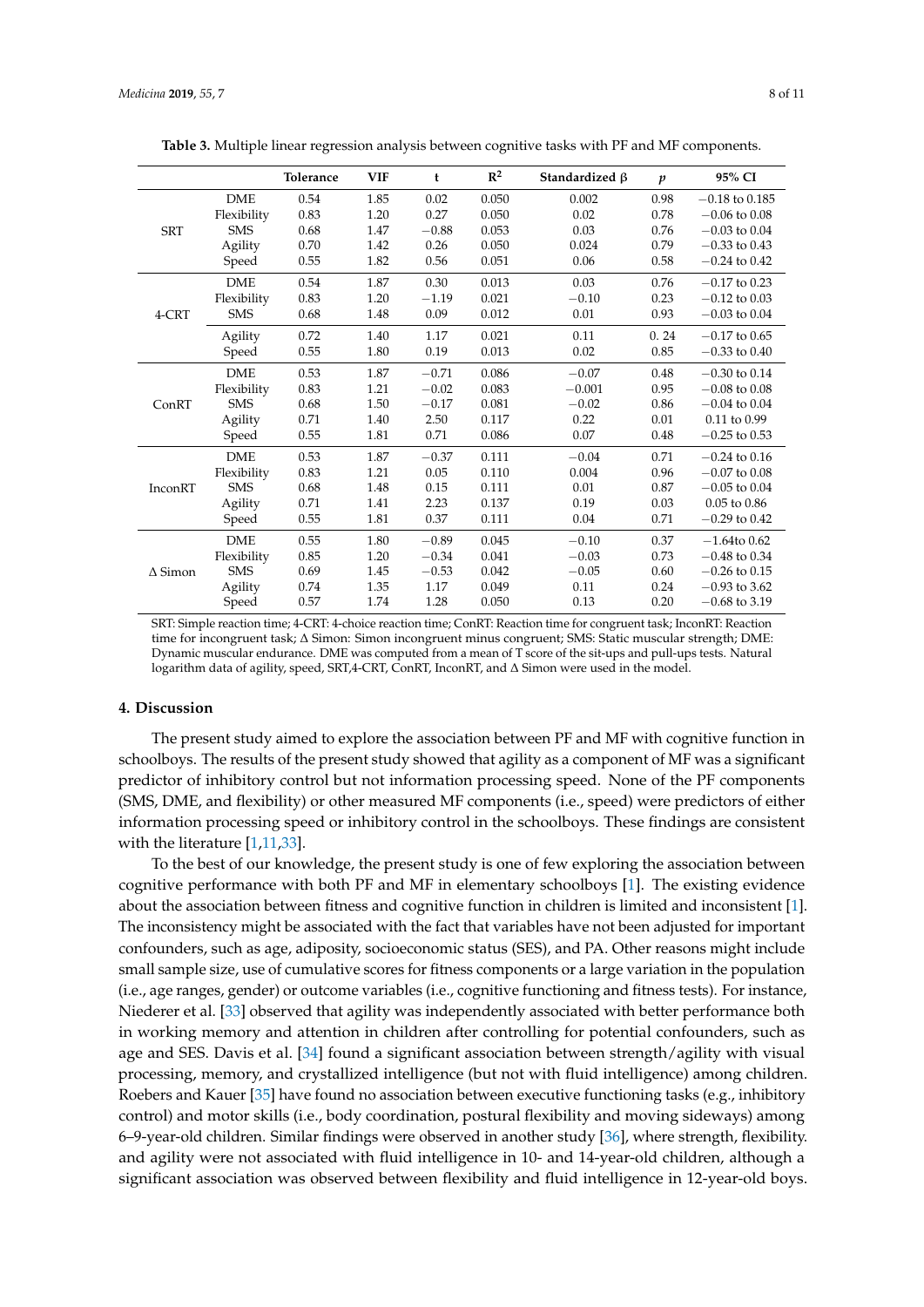Moradi and Esmaeilzadeh [\[14\]](#page-9-12) observed that only agility (but not speed) was significantly associated with information processing speed (measured using clinical RT) in children. However, in another study with young males aged 19–24 years, Esmaeilzadeh et al. [\[15\]](#page-9-13) found no association between agility and either information processing speed or inhibitory control. Katic and Bala [\[37\]](#page-10-17), studying a sample of prepubertal and pubertal girls and using a variety of fitness tests, observed that cognitive functioning was associated with agility. Moreover, in pubertal girls, cognitive functioning was also associated with other fitness components, such as jumping, sprinting, agility, and trunk strength. Most recently, Hartman et al. [\[38\]](#page-10-18) studied a sample of children with intellectual disabilities or borderline intellectual disabilities and observed that skill-related PF (e.g., agility and coordination) was significantly associated with inhibition and cognitive flexibility. However, interestingly, they found no significant association between aerobic fitness and executive function.

Our findings are consistent with the literature, which shows that motor skills activities which have higher cognitive demand are more likely to be associated with cognitive tasks [\[1](#page-9-0)[,2\]](#page-9-2). Therefore, it is possible that some components of fitness, such as agility, could be a better predictor of cognition, perhaps even better than aerobic fitness in children [\[38\]](#page-10-18), and can be included as a potential component of PA training programs for enhancing cognition [\[2](#page-9-2)[,11](#page-9-9)[,39](#page-10-19)[,40\]](#page-10-20). In this regard, it has been recently argued that the volume of engagement in executive function (e.g., using group activities or sports that require complex cognition) during exercise could be a potential factor on cognitive function in children than non-engaging exercise (e.g., simple repetitive aerobic exercise) [\[2\]](#page-9-2). Therefore, there is a need to design PA programs which require constant shifts in motor response and attention (i.e., cognitive flexibility) with the aim of stimulating prefrontal lobe functioning and therefore increasing children's inhibitory ability [\[39](#page-10-19)[,40\]](#page-10-20). In this regard, Lennemann et al. [\[11\]](#page-9-9) explored the effect of agility training vs. traditional physical training on cognition in a sample of young people. They observed that agility training promoted significant improvements not only in CRF and physical agility but also cognitive skills, such as working memory and sustained attention, compared with traditional physical training.

#### *Limitations*

The present study has some limitations. The cross-sectional design avoids the inference of causality and longitudinal studies are needed to clarify the direction of the association. Due to sociocultural reasons, we were unable to include girls in the sample. Therefore, the results cannot be generalized for girls. Likewise, CRF was not measured. Although previous studies have extensively explored the association between CRF and cognition, we have not measured CRF in this study, which could have extended previous findings [\[2,](#page-9-2)[4,](#page-9-1)[7\]](#page-9-5). Another limitation is that other measures of cognition (e.g., working memory, long-term memory, task-switching) were not assessed and an association might exist for one or more of these other components.

Nonetheless, the present study has some strengths, including the use of linear models to assess the relationship between the variables and controlling for covariates. Likewise, most studies on this topic have been performed on populations in the United States and Europe, and this is the first study developed with a sample of boys from the Middle East.

#### **5. Conclusions**

In summary, PF and MF components appear not to be associated with cognitive tasks in boys, except for the positive association between agility and inhibitory control, which was considered small and medium for ConRT and InconRT, respectively. Interventional agility training programs in comparison to other training modalities (e.g., aerobic training, flexibility training) are needed to establish whether agility programs can enhance cognition in children.

**Author Contributions:** Conceptualization, A.M., E.S.D., S.E., and M.N.; Formal analysis, S.E., and E.S.D., Funding acquisition, M.N.; Investigation, S.E., and A.M.; Methodology, S.E.; Project administration, S.E.; Supervision, S.E., and M.N.; Validation, L.B.A., and W.L.d.P.; Visualization, I.D.; Writing—original draft, S.E., L.B.A., and W.L.d.P.; Writing—review and editing, S.E., E.S.D., I.D., M.N., L.B.A., W.L.d.P., and S.A.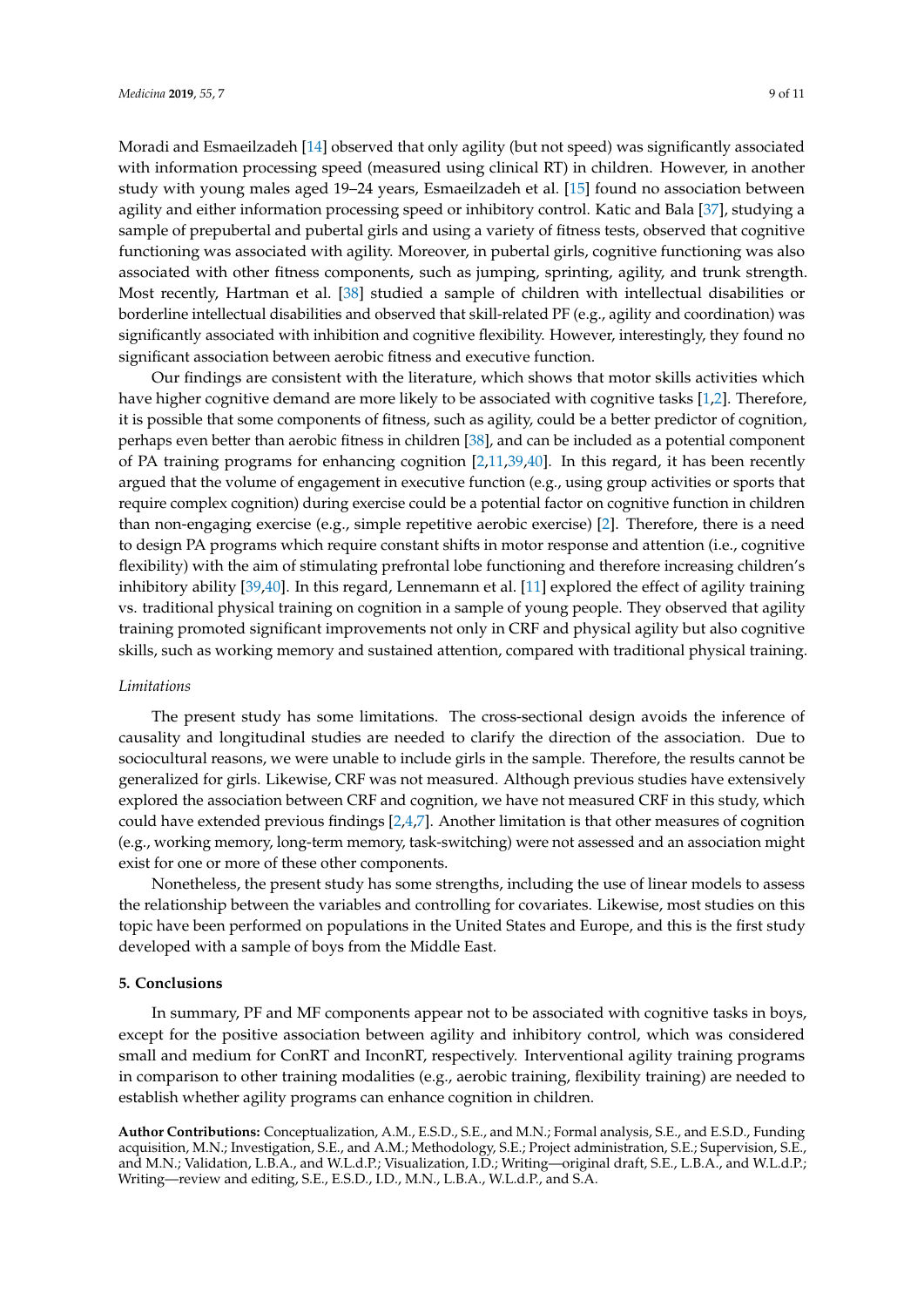**Funding:** No funding was received for performing the present study. **Conflicts of Interest:** The authors declare no conflict of interest.

## **References**

- <span id="page-9-0"></span>1. Van der Fels, I.M.; Te Wierike, S.C.M.; Hartman, E.; Elferink-Gemser, M.T.; Smith, J.; Visscher, C. The relationship between motor skills and cognitive skills in 4–16 year old typically developing children: A systematic review. *J. Sci. Med. Sport* **2015**, *18*, 697–703. [\[CrossRef\]](http://dx.doi.org/10.1016/j.jsams.2014.09.007)
- <span id="page-9-2"></span>2. Best, J.R. Effects of physical activity on children's executive function: Contributions of experimental research on aerobic exercise. *Dev. Rev.* **2010**, *30*, 331–351. [\[CrossRef\]](http://dx.doi.org/10.1016/j.dr.2010.08.001) [\[PubMed\]](http://www.ncbi.nlm.nih.gov/pubmed/21818169)
- <span id="page-9-6"></span>3. Santana, C.C.; Azevedo, L.B.; Cattuzzo, M.T.; Hill, J.O.; Andrade, L.P.; Prado, W.L. Physical fitness and academic performance in youth: A systematic review. *Scand. J. Med. Sci. Sports* **2016**, *27*, 579–603. [\[CrossRef\]](http://dx.doi.org/10.1111/sms.12773) [\[PubMed\]](http://www.ncbi.nlm.nih.gov/pubmed/27714852)
- <span id="page-9-1"></span>4. Donnelly, J.E.; Hillman, C.H.; Castelli, D.; Etnier, J.L.; Lee, S.; Tomporowski, P.; Lambourne, K.; Szabo-Reed, A.N. Physical activity, fitness, cognitive function, and academic achievement in children: A systematic review. *Med. Sci. Sports Exerc.* **2016**, *48*, 1197–1222. [\[CrossRef\]](http://dx.doi.org/10.1249/MSS.0000000000000901) [\[PubMed\]](http://www.ncbi.nlm.nih.gov/pubmed/27182986)
- <span id="page-9-3"></span>5. Ruiz, J.R.; Ortega, F.B.; Meusel, D.; Harro, M.; Oja, P.; Sjöström, M. Cardiorespiratory fitness is associated with features of metabolic risk factors in children. Should cardiorespiratory fitness be assessed in a European health monitoring system? The European Heart study. *J. Publ. Health* **2006**, *14*, 94–102. [\[CrossRef\]](http://dx.doi.org/10.1007/s10389-006-0026-8)
- <span id="page-9-4"></span>6. Moore, R.D.; Drollette, E.S.; Scudder, M.R.; Bharij, A.; Hillman, C.H. The influence of cardiorespiratory fitness on strategic, behavioral, and electrophysiological indices of arithmetic cognition in preadolescent children. *Front. Hum. Neurosci.* **2014**, *8*, 258. [\[CrossRef\]](http://dx.doi.org/10.3389/fnhum.2014.00258) [\[PubMed\]](http://www.ncbi.nlm.nih.gov/pubmed/24829556)
- <span id="page-9-5"></span>7. Tomporowski, P.D.; Davis, C.L.; Miller, P.H.; Naglieri, J.A. Exercise and children's intelligence, cognition, and academic achievement. *Educ. Psychol. Rev.* **2008**, *20*, 111–131. [\[CrossRef\]](http://dx.doi.org/10.1007/s10648-007-9057-0) [\[PubMed\]](http://www.ncbi.nlm.nih.gov/pubmed/19777141)
- <span id="page-9-7"></span>8. American College of Sports Medicine. *Acsm's Guidelines for Exercise Testing and Prescription*, 8th ed.; Lippincott Williams & Wilkins: Philadelphia, PA, USA, 2002.
- <span id="page-9-8"></span>9. Adkins, D.; Boychuk, J.; Remple, M.; Kleim, J. Motor training induces experience-specific patterns of plasticity across motor cortex and spinal cord. *J. Appl. Physiol.* **2006**, *101*, 1776–1782. [\[CrossRef\]](http://dx.doi.org/10.1152/japplphysiol.00515.2006) [\[PubMed\]](http://www.ncbi.nlm.nih.gov/pubmed/16959909)
- 10. Black, J.E.; Isaacs, K.; Anderson, B.J.; Alcantara, A.A.; Greenough, W.T. Learning causes synaptogenesis, whereas motor activity causes angiogenesis, in cerebellar cortex of adult rats. *Proc. Natl. Acad. Sci. USA* **1990**, *87*, 5568–5572. [\[CrossRef\]](http://dx.doi.org/10.1073/pnas.87.14.5568)
- <span id="page-9-9"></span>11. Lennemann, L.M.; Sidrow, K.M.; Johnson, E.M.; Harrison, C.R.; Vojta, C.N.; Walker, T.B. The influence of agility training on physiological and cognitive performance. *J. Strength. Cond. Res.* **2013**, *27*, 3300–3309. [\[CrossRef\]](http://dx.doi.org/10.1519/JSC.0b013e31828ddf06) [\[PubMed\]](http://www.ncbi.nlm.nih.gov/pubmed/23442271)
- <span id="page-9-10"></span>12. Voelcker-Rehage, C.; Godde, B.; Staudinger, U.M. Physical and motor fitness are both related to cognition in old age. *Eur. J. Neurosci.* **2010**, *31*, 167–176. [\[CrossRef\]](http://dx.doi.org/10.1111/j.1460-9568.2009.07014.x) [\[PubMed\]](http://www.ncbi.nlm.nih.gov/pubmed/20092563)
- <span id="page-9-11"></span>13. Fernandes, V.R.; Ribeiro, M.L.; Melo, T. Motor coordination correlates with academic achievement and cognitive function in children. *Front. Psychol.* **2016**, *7*, 318. [\[CrossRef\]](http://dx.doi.org/10.3389/fpsyg.2016.00318) [\[PubMed\]](http://www.ncbi.nlm.nih.gov/pubmed/27014130)
- <span id="page-9-12"></span>14. Moradi, A.; Esmaeilzadeh, S. Association between reaction time, speed and agility in schoolboys. *Sport Sci. Health* **2015**, *11*, 251–256. [\[CrossRef\]](http://dx.doi.org/10.1007/s11332-015-0230-4)
- <span id="page-9-13"></span>15. Esmaeilzadeh, S.; Hartman, E.; Farzizadeh, R.; Azevedo, L.B.; Kalantari, H.A.; Dziembowska, I.; Kostencka, A.; Narimani, M.; Abravesh, A. Association between physical fitness and cognitive performance in 19–24 year old males. *Biol. Sport* **2018**, *35*, 355–362.
- <span id="page-9-14"></span>16. Logan, G.D. On the ability to inhibit thought and action: A users' guide to the stop signal paradigm. In *Inhibitory Processes in Attention Memory and Language*; Dagenbach, D., Carr, T.H., Eds.; Academic Press: San Diego, CA, USA, 1994; pp. 189–239.
- <span id="page-9-15"></span>17. Mostofsky, S.H.; Simmonds, D.J. Response inhibition and response selection: Two sides of the same coin. *J. Cognit. Neurosci.* **2008**, *20*, 751–761. [\[CrossRef\]](http://dx.doi.org/10.1162/jocn.2008.20500) [\[PubMed\]](http://www.ncbi.nlm.nih.gov/pubmed/18201122)
- <span id="page-9-16"></span>18. Salthouse, T.A.; Madden, D.J. Information processing speed and aging. Information processing speed in clinical populations. *Psych. Press* **2013**, 221.
- <span id="page-9-17"></span>19. Lezak, M.D. *Neuropsychological Assessment*; Oxford University Press: Oxford, UK, 2004.